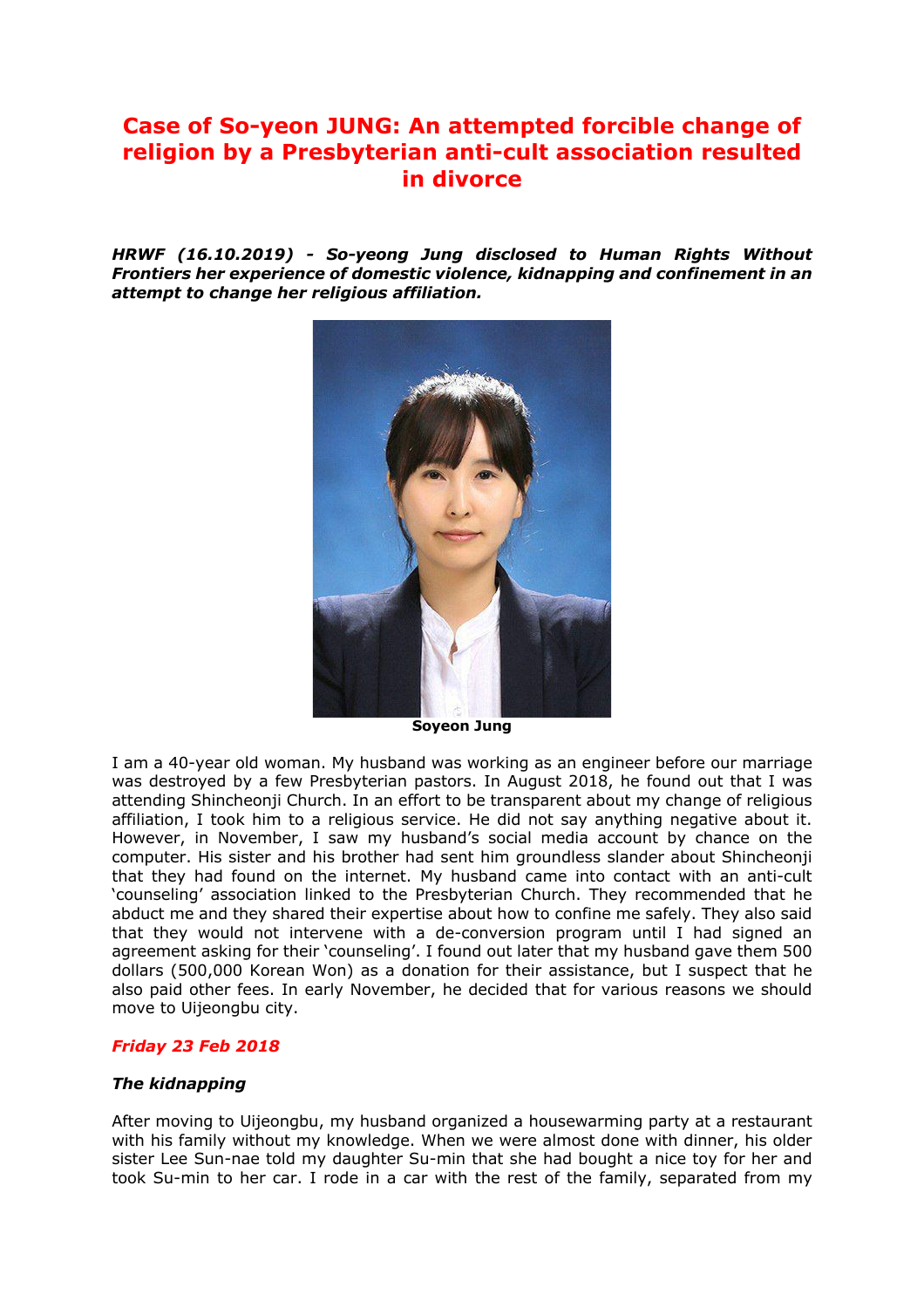#### daughter and nephews. The nephews and the nephews and the nephews of the nephews of the nephews.

As soon as my husband sat next to me, he took my cell phone and turned it off. He also took my purse. I was so scared and shocked that I cried and struggled. When I said, "why are you doing this to me?" they replied, "we have no choice but to do this." Then, they closed the curtains and ignored me. After driving for about an hour, we arrived at an apartment in Ansan that they had prepared in advance.

## *The confinement*

The front door to this apartment had five different locks! Various kinds of locks had also been placed on the kitchen windows and the doors of each room. The bathroom doorknob was missing and the bathroom window was closed with twelve nails.

A sensor was attached to the right wall next to the front door so that a bell rang when I was close to it. I wasn't allowed to do anything and each of my movements was watched. Even when I was using the restroom, I had to leave the door open. My husband searched my body again, checking if I was hiding extra money, and even asked my mother-in-law to check my underwear. It was very humiliating. These frustrating circumstances continued.

## *Signing an agreement under force for 'counseling' assistance*

I tried to reason with them, but they did not respond. I asked them to call the pastor who was supposed to conduct the coercive de-conversion, which was the reason for holding me in the apartment. My husband replied that his job was to bring me here and then he had to wait for a call to proceed further. After a long scuffle, he handed me a coercive conversion program agreement titled: "Religious Consultation Guide". When I refused to sign it, they said that I will never leave that apartment. Due to their threats, I was forced to sign it.

# *Saturday-Sunday, 24-25 Feb 2018: Attempting contacts with the 'counselors'*

My husband decided to contact the de-conversion pastor by sms and told me to wait. I was so angry that I yelled and tried to leave. My husband then grabbed both of my legs and dragged me into a room where the TV was on at a loud volume. He then taped my mouth shut as a second measure to prevent anyone from hearing my calls for help.

I couldn't eat or drink anything. I cried out that they bring in the coercive de-conversion pastor. I tried screaming and persuading my husband, but nothing worked. Then, after texting someone, he abruptly said that we were moving somewhere else where we might have to stay longer. Nothing happened until midnight when, after texting again, he said that he decided we should not go.

I protested again, but every time he would cover my mouth and raise the TV volume to drown out my voice.

# *Monday 26 Feb 2018: 'De-conversion program' starts*

Around 10 am, a woman came in with two heavy bags in her hands. She presented herself as a counselor. I protested about my kidnapping and confinement, but she interrupted and told me to talk about it with my husband instead. The coercive de-conversion program finally started.

She browbeat me with various slanderous materials and books about Shincheonji, forcing me to acknowledge them no matter what. It was frustrating because she was not listening